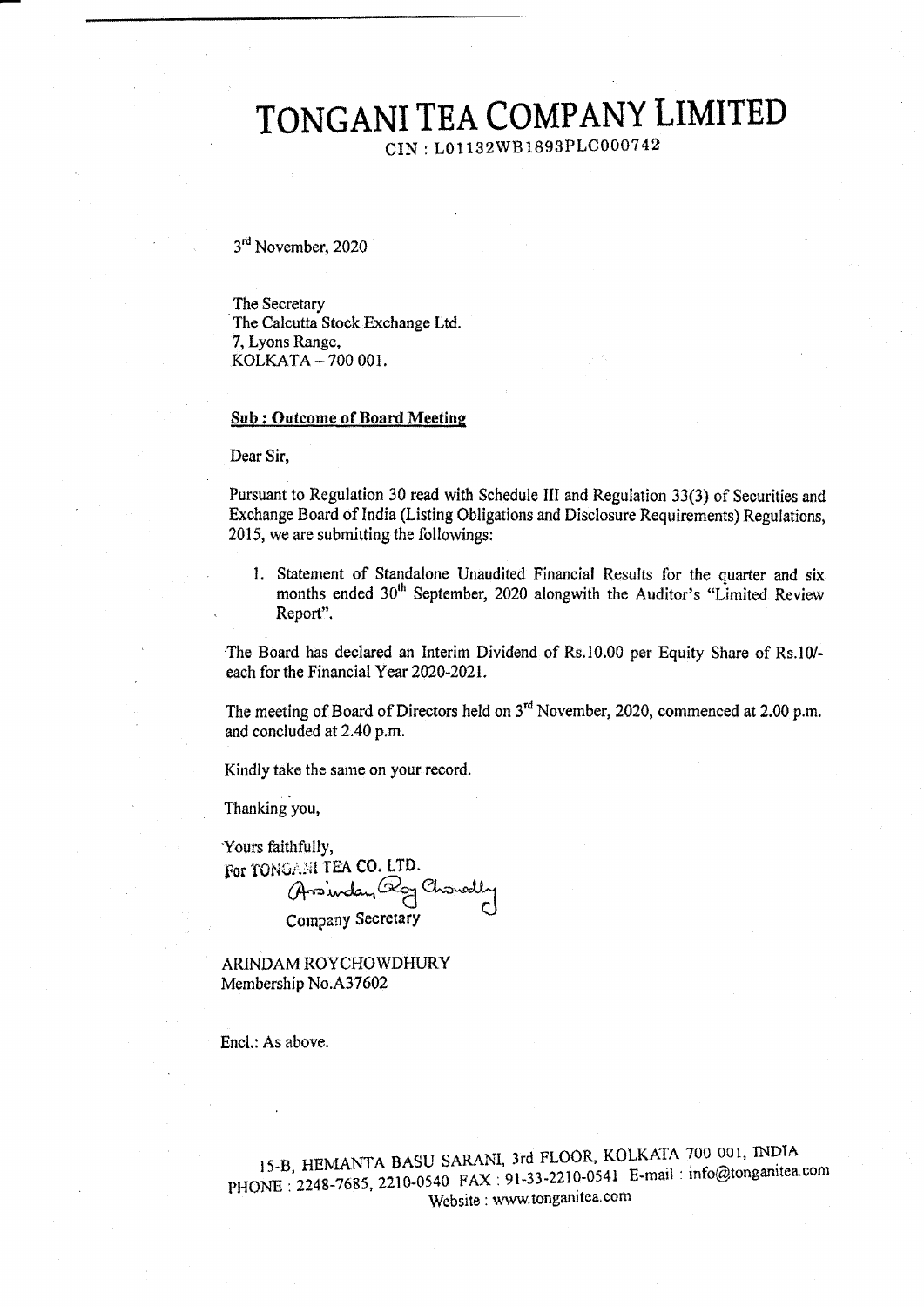

## ANNEXURE . VII

Unmodified Opinion is expressed on the Ouarterly Unaudited (with limited review by auditors) Financial Results (for companies other than banks) for the Quarter/Half-year Ended 30<sup>th</sup> September, 2020<br>UDIN:  $20053267$  AAAAA $7046$ .

Independent Auditor's Limited Review Report on Quarter/Half-year ended Unaudited Standalone Financial Result for Second Quarter Ended 30<sup>th</sup> September, 2020 (From 01/07/2020 to 30/09/2020) & First Half-year Ended 30<sup>th</sup> September, 2020 (From  $01/04/2020$  to 30/09/2020) of the Company Pursuant to the Regulation 33 and 47(1)(b) of the SEBI (Listing Obligations and Disclosure Requirements) Regulations, 2015, as amended

#### Limited Review Report to The Board of Directors of Tongani Tea Company Limited [CIN: L01132WB1893PLC000742]

- 1. We have reviewed the accompanying Standalone Ind AS Statement of Unaudited financial results of Tongani Tea Company Limited ("the Company") for the Second Quarter ended 30th September, 2020 (from 01/07/2020 to 30/09/2020), and First Half-year ended 30<sup>th</sup> September, 2020 (from 01/04/2020 to 30/09/2020), being submitted by the Company in compliance with Indian Accounting Standards ("Ind AS") pursuant to the requirement of Regulation 33 and Regulation 47(1)(b) of the SEBI (Listing Obligations and Disclosure Requirements) Regulations, 2015 read with Circular No. CIR/CFD/CMD/15/2015 dated November 30, 2015 and Circular No. CIR/CFD/FAC/62/2016 dated July 5, 2016.
- 2. This Staternent, which is the responsibility of the Company's Management and approved by the Board of Directors, has been prepared in accordance with recognition and measurement principals laid down in Indian Accounting Standard 34 (Ind AS 34) "Interim Financial Reporting" as prescribed under Section 133 of the Companies Act, 2013 ("the Act") read with relevant rules issued thereunder and other accounting principles generally accepted in India. Our responsibility is to issue a report on the Statement based on our review.
- 3. We conducted our review in accordance with the standards on review engagement (SRE) 2410, "Review of Interim Financial Information Performed by the Independent Auditor of the Entity", issued by the Institute of Chartered Accountants of lndia. This standard requires that we plan and perform the review to obtain modemte assurance as to whether the Statement is free of material misstatement. A review is limited primarily to inquiries ofthe Cornpany personnel and analytical procedures applied to financial data and thus provide less assurance than an audit. We have not performed an audit and accordingly, we do not express an audit opinion.
- 4. Based on our review conducted as above, nothing has come to our attention that causes us to believe that the accompanying Statement, prepared in accordance with aforesaid accounting standards and other recognized accounting practices and policies have not disclosed the information required to be disclosed in terms of Regulation 33 of the SEBI (Listing Obligations and Disclosure Requirements) Regulations, 2015 rcad with Circular No. CIR/CFD/CMD/15/2015 dated November 30, 2015 and Circular No. CIR/CFD/FAC/62/2016 dated July 5, 2016, including the manner in which it is to be disclosed, or that it contains any material misstatement.

,..

8, Camac Street Chartered Accountants Kolkata - 700 017 The 3rd day of November,2020  $UDIN: 20053267$ AAAAA $X90V$  For NAVIN NAYAR & COMPANY Firm Registration No. 317117E

 $\mathbb{Z}_{q}$  Account  $\mathbb{Z}_{q}$ 

NAVIN NAYAR Proprietor Membership No. 053267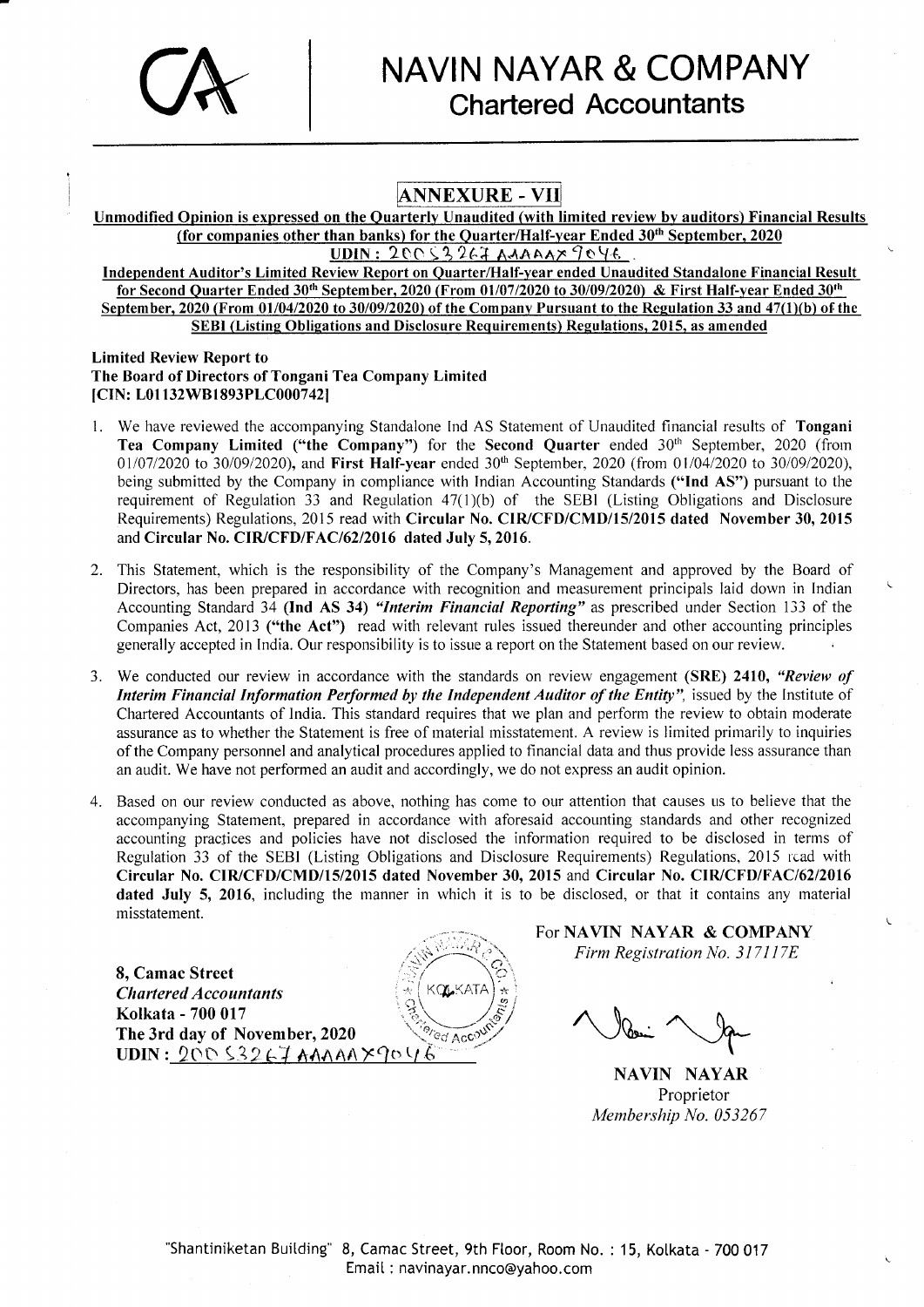# TONGANI TEA COMPANY LIMITED

CIN : L01132WB1893PLC000742

Regd.Office : 158, Hemanta Basu Sarani, 3rd Floor, Kolkata-700001.

Phone :2248-7685, 2210-0540 ; Fax : 91-33-2210-0541

. E-mail:info@tonganitea.com : Website : www'tonganitea.com

## STATEMENT OF STANDALONE UNAUDITED FINANCIAL RESULTS FOR THE QUARTER AND SIX MONTHS ENDED 30TH SEPTEMBER, 2020

| <b>Rupees in Lakhs</b><br><b>PARTI</b> |                                                             |         |                                        |         |                                        |                         |                         |  |
|----------------------------------------|-------------------------------------------------------------|---------|----------------------------------------|---------|----------------------------------------|-------------------------|-------------------------|--|
|                                        | <b>PARTICULARS</b>                                          |         | <b>Quarter Ended</b>                   |         |                                        | <b>Six Months Ended</b> |                         |  |
|                                        |                                                             |         | 30-09-2019<br>30-06-2020<br>30-09-2020 |         | $30-09-2020$ 30-09-2019<br>(Unaudited) |                         | 31-03-2020<br>(Audited) |  |
|                                        |                                                             |         | (Unaudited)<br>171.98                  | 289.00  | 660.93                                 | 500.05                  | 745.03                  |  |
| 1                                      | <b>Revenue from Operations</b>                              | 488.95  |                                        | 5.66    | 8.93                                   | 13.21                   | 29.77                   |  |
| 2                                      | Other Income                                                | 1.72    | 7.21                                   | 294.66  | 669.86                                 | 513.26                  | 774.80                  |  |
|                                        | Total Income (1+2)                                          | 490.67  | 179.19                                 |         |                                        |                         |                         |  |
| $\overline{\mathbf{3}}$                | <b>Expenses</b>                                             |         |                                        |         |                                        |                         |                         |  |
|                                        | (a) Cost of materials consumed (Note 5)                     | 0.00    |                                        |         |                                        |                         | 2.56                    |  |
|                                        | (b) Purchases of stock-in-trade                             | 5.58    |                                        | 0.95    | 5.58                                   | 2.56                    |                         |  |
|                                        | (c) Changes in inventories of finished goods,               | (7.31)  | (19.54)                                | (47.91) | (26.85)                                | (64.31)                 | 1.68                    |  |
|                                        | Stock-in-trade and Work-in-progress                         |         |                                        |         |                                        |                         |                         |  |
|                                        | (d) Employee Benefits Expense                               | 179.53  | 115.77                                 | 171.37  | 295.30                                 | 288.17                  | 545.69                  |  |
|                                        | (e) Finance Costs                                           | 24.01   | 3.21                                   | 10.76   | 27.22                                  | 22.21                   | 36.44                   |  |
|                                        | (f) Depreciation and Amortisation expenses                  | 6.01    | 6.01                                   | 6.36    | 12.02                                  | 12.72                   | 24.01                   |  |
|                                        | (g) Other Expenses                                          | 71.96   | 49.21                                  | 61.17   | 121.17                                 | 126.30                  | 203.52                  |  |
|                                        | <b>Total Expenses</b>                                       | 279.78  | 154.66                                 | 202.70  | 434.44                                 | 387.65                  | 813.90                  |  |
| 4                                      | Profit/(Loss) before Exceptional Items and                  |         |                                        |         |                                        |                         |                         |  |
|                                        | $tax(1+2-3)$                                                | 210.89  | 24.53                                  | 91.96   | 235.42                                 | 125.61                  | (39.10)                 |  |
| 5                                      | <b>Exceptional items</b>                                    |         |                                        |         |                                        |                         |                         |  |
| 6                                      | Profit/(Loss) before tax (4-5)                              | 210.89  | 24.53                                  | 91.96   | 235.42                                 | 125.61                  | (39.10)                 |  |
| $\overline{7}$                         | <b>Tax Expenses</b>                                         |         |                                        |         |                                        |                         |                         |  |
|                                        | -Current Tax                                                |         |                                        |         |                                        |                         |                         |  |
|                                        | -MAT Credit                                                 |         |                                        |         |                                        |                         |                         |  |
|                                        | -Deferred Tax Assets                                        |         |                                        |         |                                        |                         | (2.96)                  |  |
|                                        | - Income Tax for earlier years                              |         |                                        |         |                                        |                         |                         |  |
|                                        | <b>Total Tax Expense</b>                                    |         |                                        |         |                                        |                         | (2.96)                  |  |
| 8                                      | Net Profit/(Loss) after tax (6-7)                           | 210.89  | 24.53                                  | 91.96   | 235.42                                 | 125.61                  | (36.14)                 |  |
| 9                                      | Other Comprehensive Income/(Loss) (net of tax)              |         |                                        |         |                                        |                         |                         |  |
|                                        | (a) Items that will not be reclassified to profit or loss   |         |                                        |         |                                        |                         | 11.15                   |  |
|                                        | - Income Tax relating to the item that will not be          |         |                                        |         |                                        |                         |                         |  |
|                                        | reclassified to profit or loss                              |         |                                        |         |                                        |                         | (2.90)                  |  |
|                                        | (b) Items that will be reclassified to profit or loss       |         |                                        |         |                                        |                         |                         |  |
|                                        | - Income Tax relating to the item that will be reclassified |         |                                        |         |                                        |                         |                         |  |
|                                        | to profit or loss                                           |         |                                        |         |                                        |                         |                         |  |
|                                        | Total Other Comprehensive Income/(Loss)                     |         |                                        |         |                                        |                         |                         |  |
|                                        | for the period (net of tax)                                 |         |                                        |         |                                        |                         | 8.25                    |  |
|                                        | 10 Total Comprehensive Income/(Loss) for the                | 210.89  | 24.53                                  | 91.96   | 235.42                                 | 125.61                  | (27.89)                 |  |
|                                        | period (comprising Profit / (Loss) and other                |         |                                        |         |                                        |                         |                         |  |
|                                        | comprehensive income for the preiod) (8+9)                  |         |                                        |         |                                        |                         |                         |  |
|                                        | Paid up Equity Share Capital                                | 18.58   | 18.58                                  | 18.58   | 18.58                                  | 18.58                   | 18.58                   |  |
| 11                                     | (Face Value of the Share Rs.10/- each)                      |         |                                        |         |                                        |                         |                         |  |
|                                        |                                                             | 1019.60 | 1019.60                                | 1059.56 | 1019.60                                | 1059.56                 | 1019.60                 |  |
| 12                                     | <b>Other Equity</b><br>13 Earnings Per Share (Weighted)     |         |                                        |         |                                        |                         |                         |  |
|                                        |                                                             |         |                                        |         |                                        |                         |                         |  |
|                                        | (of Rs. 10/- each)                                          | 113.50  | 13.20                                  | 49.49   | 126.71                                 | 67.60                   | (19.45)                 |  |
|                                        | <b>Basic</b><br>(a)                                         | 113.50  | 13.20                                  | 49.49   | 126.71                                 | 67.60                   | (19.45)                 |  |
|                                        | <b>Diluted</b><br>(b)                                       |         |                                        |         |                                        |                         |                         |  |



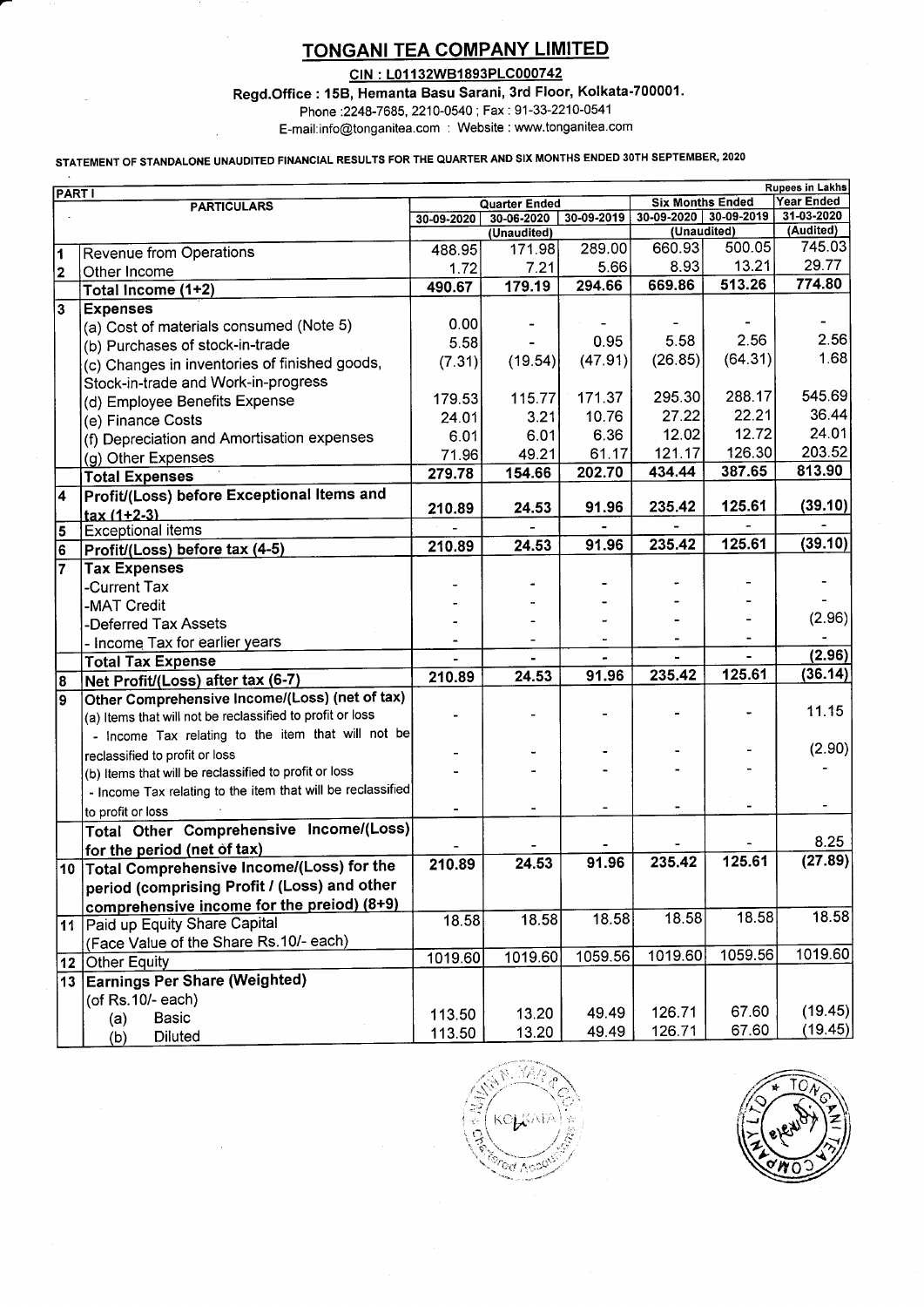|     | <b>Standalone Statement of Assets and Liabilities</b>     |                            | (Rupees in lakhs)                                        |                                               |
|-----|-----------------------------------------------------------|----------------------------|----------------------------------------------------------|-----------------------------------------------|
|     | <b>Particulars</b>                                        |                            | As at<br><b>Current half</b><br>year ended<br>30/09/2020 | As at<br>Previous<br>Year ended<br>31/03/2020 |
|     |                                                           |                            | <b>Unaudited</b>                                         | <b>Audited</b>                                |
| Α   | <b>ASSETS</b>                                             |                            |                                                          |                                               |
| (1) | <b>Non-Current Assets</b>                                 |                            |                                                          |                                               |
|     | Property, Plant and Equipment<br>Capital Work-in-Progress |                            | 680.26                                                   | 691.98                                        |
|     | Goodwill                                                  |                            |                                                          |                                               |
|     | Other Intangible Assets                                   |                            |                                                          |                                               |
|     | <b>Financial Assets</b>                                   |                            |                                                          |                                               |
|     | Investments                                               |                            |                                                          |                                               |
|     | Loans & Advances                                          |                            | 217.79                                                   | 217.79                                        |
|     | <b>Other Financial Assets</b>                             |                            | 68.00                                                    | 68.00                                         |
|     | <b>Other Non-Current Assets</b>                           |                            | 1.28<br>26.42                                            | 1.28                                          |
|     | Sub Total - Non-Current Assets                            |                            | 993.75                                                   | 26.42<br>1005.47                              |
|     | (2) Current Assets                                        |                            |                                                          |                                               |
|     | Inventories                                               |                            | 69.53                                                    | 56.56                                         |
|     | <b>Biological Assets</b>                                  |                            | 0.73                                                     | 0.73                                          |
|     | <b>Financial Assets</b>                                   |                            |                                                          |                                               |
|     | Investments                                               |                            | 103.00                                                   | 103.00                                        |
|     | <b>Trade Receivables</b>                                  |                            | 169.78                                                   | 6.48                                          |
|     | Cash and Cash Equivalents                                 |                            | 27.41                                                    | 19.62                                         |
|     | Bank Balances other than above                            |                            | 0.97                                                     | 0.97                                          |
|     | Loans & Advances<br>Other Financial Assets                |                            | 550.68                                                   | 490.59                                        |
|     |                                                           |                            | 4.33                                                     | 9.63                                          |
|     | Current Tax Assets (Net)<br><b>Other Current Assets</b>   |                            | 24.52                                                    | 23.73                                         |
|     | <b>Sub Total - Current Assets</b>                         |                            |                                                          |                                               |
|     |                                                           | <b>TOTAL - ASSETS</b>      | 950.95<br>1944.70                                        | 711.31                                        |
| в   | <b>EQUITY AND LIABILITIES</b>                             |                            |                                                          | 1716.78                                       |
|     | (1) Equity                                                |                            |                                                          |                                               |
|     | <b>Equity Share Capital</b>                               |                            | 18.58                                                    | 18.58                                         |
|     | <b>Other Equity</b>                                       |                            |                                                          |                                               |
|     | Reserves and Surplus                                      |                            | 1248.42                                                  | 1013.00                                       |
|     | <b>Other Reserves</b>                                     |                            | 6.60                                                     | 6.60                                          |
|     | <b>Sub Total - Equity</b>                                 |                            | 1273.60                                                  | 1038.18                                       |
|     | (2) Liabilities                                           |                            |                                                          |                                               |
|     | <b>Non-Current Liabilities</b>                            |                            |                                                          |                                               |
|     | <b>Financial Liabilities</b><br>Borrowings                |                            |                                                          |                                               |
|     | <b>Employee Benefit Obligations</b>                       |                            | 90.40                                                    | 89.40                                         |
|     | Deferred Tax Liabilities (Net)                            |                            | 136.93                                                   | 136.93                                        |
|     | <b>Other Non-Current Liabilities</b>                      |                            | 32.61                                                    | 32.61                                         |
|     | Sub Total - Non- Current Liabilities                      | KO <b>la</b> ata           | 0.07                                                     | 0.07                                          |
|     | <b>Current Liabilities</b>                                |                            | 260.01                                                   | 259.01                                        |
|     | <b>Financial Liabilities</b>                              |                            |                                                          |                                               |
|     | <b>Borrowings</b>                                         |                            |                                                          |                                               |
|     | <b>Trade Payables</b>                                     |                            | 359.36<br>23.26                                          | 358.67<br>17.96                               |
|     | <b>Other Financial Liabilities</b>                        |                            | 18.12                                                    | 21.99                                         |
|     | <b>Other Current Liabilities</b>                          |                            | 1.35                                                     | 2.97                                          |
|     | <b>Employee Benefit Obligations</b>                       |                            | 9.00                                                     | 18.00                                         |
|     | <b>Current Tax Liabilities (Net)</b>                      |                            |                                                          |                                               |
|     | Provisions                                                |                            |                                                          |                                               |
|     | <b>Sub Total - Current Liabilities</b>                    |                            | 411.09                                                   | 419.59                                        |
|     |                                                           | <b>TOTAL - LIABILITIES</b> | 671.10                                                   | 678.60                                        |
|     | TOTAL - EQUITY AND LIABILITIES                            |                            | 1944.70                                                  | 1716.78                                       |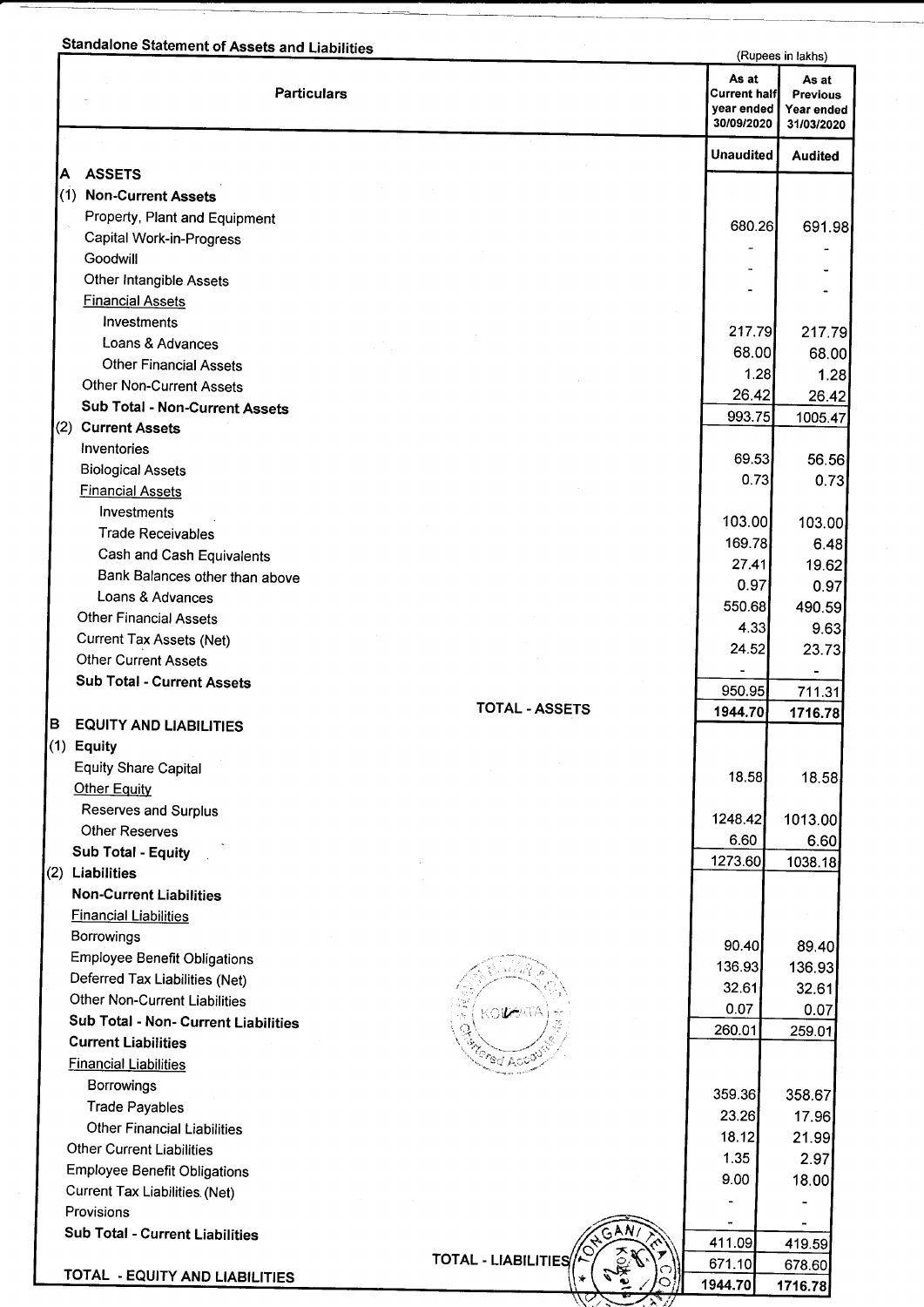## TONGANI TEA COMPANY LIMITED CIN : L01132WB1893PLC000742

Regd.Office : 158, Hemanta Basu Sarani, 3rd FIoor, Kolkata-700001.

Phone :2248-7685; Fax : 91-33-2210-0541

E-mail:info@tonganitea.com : Website : www.tonganitea.com

### UNAUDITED STANDALONE STATEMENT OF CASH FLOWS FOR THE QUARTER AND SIX MONTHS ENDED 3OTH SEPTEMBER, 2O2O

|    |                                                                                                      |            | (Rupees in Lakhs) |  |  |
|----|------------------------------------------------------------------------------------------------------|------------|-------------------|--|--|
|    |                                                                                                      | 30-09-2020 | 30-09-2019        |  |  |
|    |                                                                                                      | Amount     | Amount            |  |  |
| А. | <b>CASH FLOW FROM OPERATING ACTIVITIES:</b>                                                          |            |                   |  |  |
|    | Net Profit/(Loss) before tax and extraordinary items                                                 | 235.42     | 125.61            |  |  |
|    | Adjustments for :                                                                                    |            |                   |  |  |
|    | Depreciation & Amortisation Expenses                                                                 | 12.02      | 12.72             |  |  |
|    | (Gain)/Loss on Disposal of Assets                                                                    |            | 0.27              |  |  |
|    | <b>Finance Cost</b>                                                                                  | 27.22      | 22.21             |  |  |
|    | Interest Received                                                                                    | (8.92)     | (13.21)           |  |  |
|    | Adjustments for earlier year liabilities                                                             |            |                   |  |  |
|    | Operating Profit before working capital changes                                                      | 265.74     | 147.60            |  |  |
|    | <b>Adjustments for:</b>                                                                              |            |                   |  |  |
|    | (Increase)/Decrease In Trade Receivable                                                              | (163.30)   | (103.91)          |  |  |
|    | (Increase)/Decrease In Inventories                                                                   | (12.97)    | (55.13)           |  |  |
|    | (Increase)/Decrease In Other Finacial Assets                                                         | (60.09)    | 34.19             |  |  |
|    | (Increase)/Decrease In Other Current Assets                                                          | 5.30       | 4.69              |  |  |
|    | Increase/(Decrease) In Trade Payable                                                                 | 5.30       | 6.47              |  |  |
|    | Increase/(Decrease) In Provisions                                                                    |            |                   |  |  |
|    | Increase/(Decrease) In Employee Benefit Obligations                                                  | (9.00)     | (8.27)            |  |  |
|    | Increase/(Decrease) In Other Current Liabilities                                                     | (1.62)     | 0.52              |  |  |
|    | Increase/(Decrease) In Other Financial Liabilities                                                   | (3.87)     | 2.16              |  |  |
|    | Cash generated from operations                                                                       | 25.49      | 28.32             |  |  |
|    | Direct Tax (paid) / Refund (Net)                                                                     | (0.79)     | 1.67              |  |  |
|    | (A)<br>Net Cash from operating activities                                                            | 24.70      | 29.99             |  |  |
| В. | <b>CASH FLOW FROM INVESTING ACTIVITIES :</b>                                                         |            |                   |  |  |
|    | Purchase of Fixed Assets including Capital WIP (net of subsidy)<br>Proceeds from Sale of Investments | (0.30)     | (0.16)            |  |  |
|    | Proceeds from Sale of Assets                                                                         |            | 1.50              |  |  |
|    | Interest Received                                                                                    | 8.92       | 13.21             |  |  |
|    | (B)<br>Net Cash used in investing activities                                                         | 8.62       | 14.55             |  |  |
| C. | <b>CASH FLOW FROM FINANCING ACTIVITIES:</b><br>Proceeds/(Repayment) of Borrowings                    |            |                   |  |  |
|    | Proceeds/(Repayment) of Short Term Borrowings                                                        | 0.69       | 15.89             |  |  |
|    | Proceeds/Repayment) Long Term borrowing from Bank & Financial Institution                            | 71.00      |                   |  |  |
|    | Proceeds/(Repayment) of Unsecured Loans                                                              | (70.00)    | (9.41)            |  |  |
|    | Buy Back of Shares                                                                                   |            |                   |  |  |
|    | Dividend Paid                                                                                        |            | (11.15)           |  |  |
|    | Corporate Dividend Tax paid                                                                          |            | (0.91)            |  |  |
|    | Interest & Finance Charges                                                                           | (27.22)    | (22.21)           |  |  |
|    | (C)<br>Net Cash used in Financing Activities                                                         | (25.53)    | (27.79)           |  |  |
|    | Net increase/(Decrease) in cash and cash equivalents (A+B+C)                                         | 7.79       | 16.75             |  |  |
|    | Cash and cash equivalents at the beginning of the year                                               | 20.59      | 2.98              |  |  |
|    | Cash and cash equivalents at the end of the Period                                                   | 28.38      | 19.73             |  |  |
|    | Earmark Balances with Bank                                                                           | 0.97       | 1.02              |  |  |
|    | Cash & Bank Balances at the end of the Period                                                        | 27.41      | 18.71             |  |  |